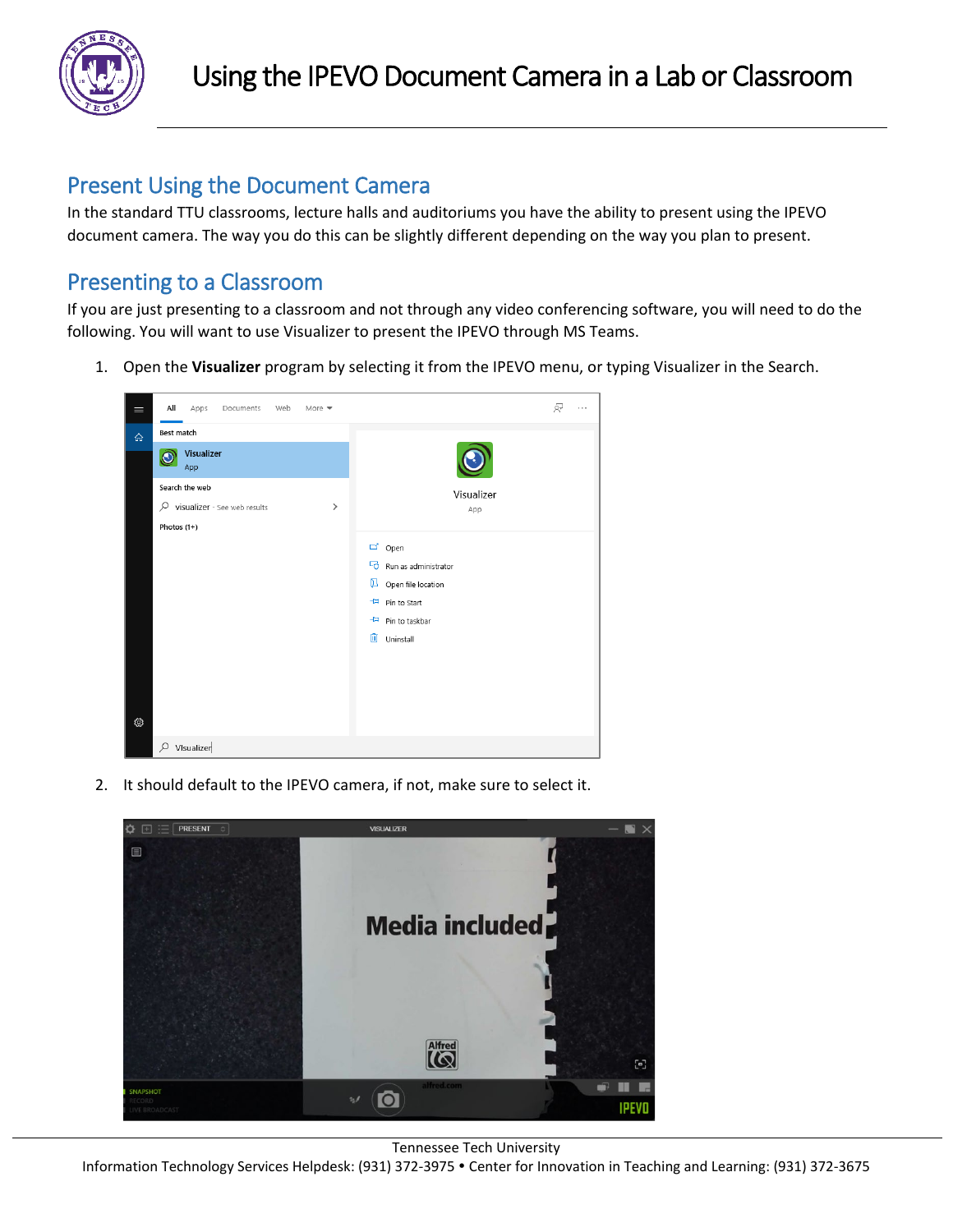### Using MS TEAMS

When using MS Teams, you currently will not want to select the IPEVO for the Camera option because it will reverse the image for all the students in the classroom. It would present correctly to those logged in through Teams.

To present using the IPEVO document camera through MS Teams, you will want to open the Visualizer program, as shown previously in this document.

1. Choose the **Share** option in the MS Teams meeting.



2. Select the **Visualizer** screen, or Screen, from the options.

|                | Include computer sound                                                                                                      |                                      |                      |                                |                          |
|----------------|-----------------------------------------------------------------------------------------------------------------------------|--------------------------------------|----------------------|--------------------------------|--------------------------|
| <b>Desktop</b> | <b>Window</b>                                                                                                               |                                      | Whiteboard           | <b>PowerPoint</b>              | <b>Browse</b>            |
| <b>GO</b><br>Ç | <b>Contract Contract Contract</b><br>---<br><b>Contractor</b><br>$\left( \frac{1}{2} \right)$<br><b>The Contract</b><br>وجر | 1.5.7.7.4.4.7<br>1.111               |                      | p.                             | E.                       |
| Screen #1      | New channel meeting  <br><b>Media</b> included<br>$\overline{\mathcal{O}}$<br>圖                                             | Snip & Sketch<br>The Contract of the | Microsoft Whiteboard | Grading with iLearn.pptx<br>p. | Grading with iLearn.pptx |
|                | Visualizer                                                                                                                  | Classroom Technology -               |                      | Using Poll Everywhere wi       |                          |

### Using Zoom

When using Zoom, you have several options.

You can choose the IPEVO document camera as the camera to show, you can choose to show both the video camera and the IPEVO in the meeting, or use Visualizer and share the screen. If you choose to show the IPEVO as a camera, you will need to make sure to change the video settings so it does not display backwards. See below.

#### Displaying Only the IPEVO

- 1. To prevent the IPEVO image from displaying backwards to the participants in the classroom, you can edit your settings.
	- a. Login to your Zoom session via the web browser, select the arrow to the right of the Video options and choose **Video Settings**.
- 2. Select the arrow to the right of the Video button, choose the **IPEVO VZ-R**.



Tennessee Tech University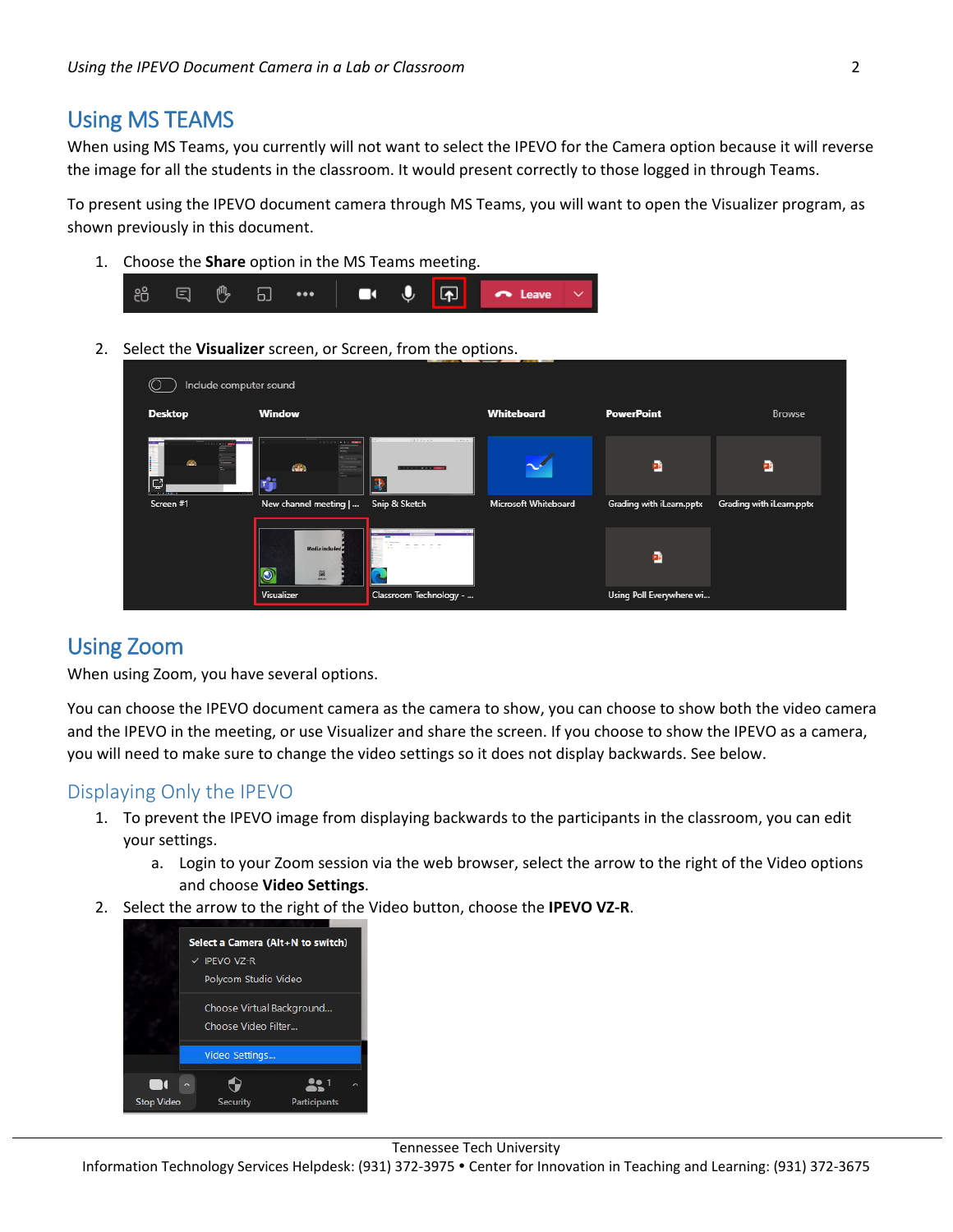3. To prevent the IPEVO from showing backwards to the people in the classroom (via the Projectors), make sure to go to the **Video Settings** and uncheck **Mirror my video** option.

| Settings |                      |                                                             | $\times$ |
|----------|----------------------|-------------------------------------------------------------|----------|
| ×        | General              | ○ Rotate 90°                                                |          |
|          | Video                | Tear along perforation to open                              |          |
|          | Audio                | <b>Media included</b>                                       |          |
| ÷        | Share Screen         |                                                             |          |
|          | Chat                 |                                                             |          |
| z        | Background & Filters | <b>Alfred</b>                                               |          |
| О        | Recording            | alfred.com                                                  |          |
| д        | Profile              | Camera                                                      |          |
| $\Box$   | Statistics           | <b>IPEVO VZ-R</b><br>$\checkmark$                           |          |
| u        | Feedback             | Original ratio<br>HD                                        |          |
| щ        | Keyboard Shortcuts   | <b>My Video</b><br>Mirror my video                          |          |
|          | Accessibility        | Touch up my appearance                                      |          |
|          |                      | Adjust for low light                                        |          |
|          |                      | Always display participant names on their video<br>Advanced |          |

#### Displaying Both Camera and IPEVO

If you would like to use both the Polycom and the IPEVO at the same time.

#### Using 2nd Camera Option

- 1. Make sure that the **Polycom Studio Video** option is selected for the *Video Camera*.
- 2. Choose the **Share Screen** button.
- 3. Select the **Advanced** option and then choose **Content from 2nd Camera** option.
- 4. Click **Share**

| G Select a window or an application that you want to share |                               |                                  | $\times$                     |
|------------------------------------------------------------|-------------------------------|----------------------------------|------------------------------|
|                                                            | <b>Basic</b>                  | Advanced                         |                              |
|                                                            |                               |                                  |                              |
| <b>BETA</b>                                                |                               | Œ                                |                              |
| PowerPoint as Virtual Background                           | Portion of Screen<br>$^\odot$ | Music or Computer Sound Only (?) | Content from 2nd Camera<br>7 |
|                                                            |                               |                                  |                              |
| Optimize for video clip<br>Share sound                     |                               |                                  | <b>Share</b>                 |

5. To prevent the IPEVO from showing backwards to the people in the classroom (via the Projectors), make sure to go to the **Video Settings** and uncheck **Mirror my video** option.